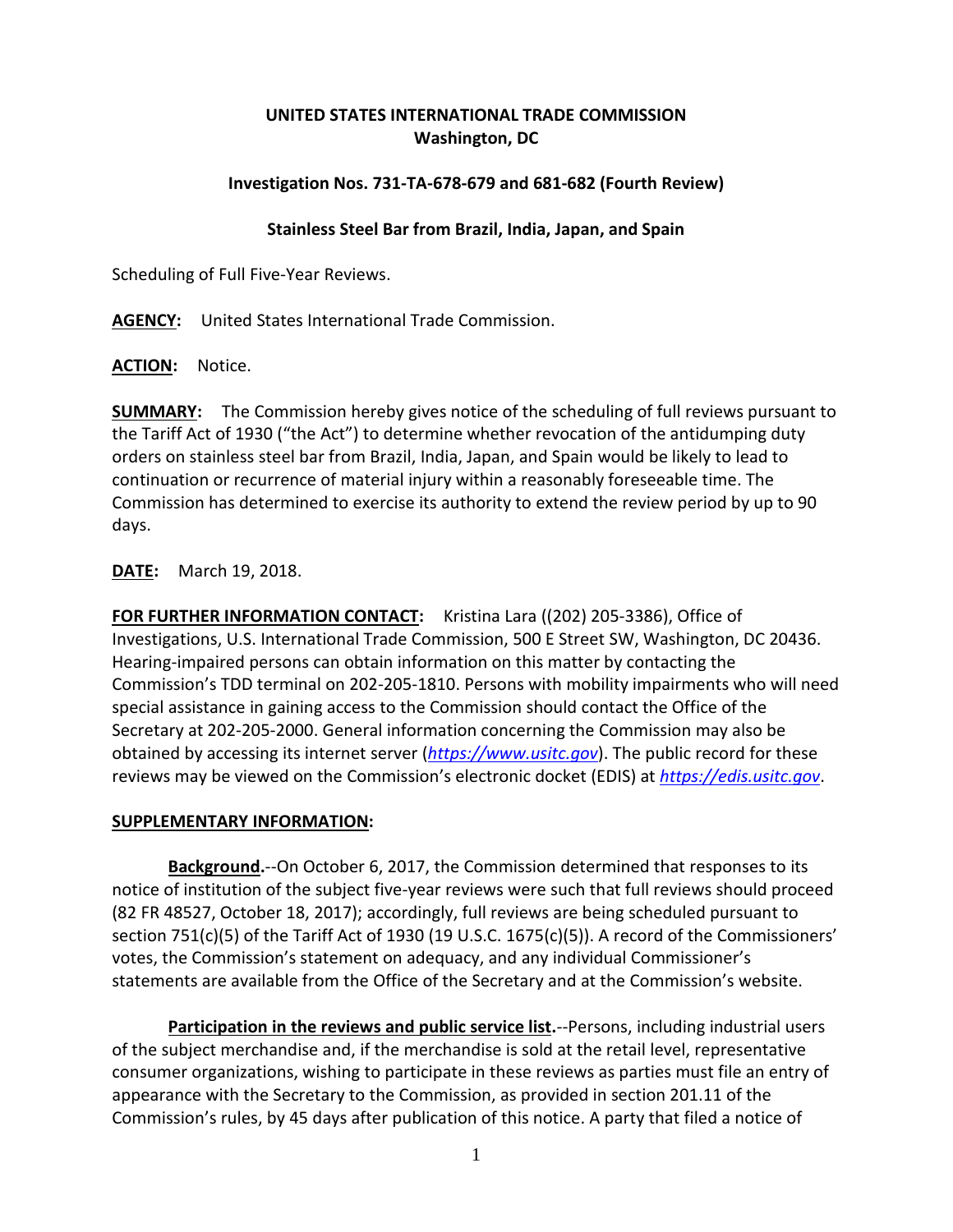appearance following publication of the Commission's notice of institution of the reviews need not file an additional notice of appearance. The Secretary will maintain a public service list containing the names and addresses of all persons, or their representatives, who are parties to the reviews.

For further information concerning the conduct of these reviews and rules of general application, consult the Commission's Rules of Practice and Procedure, part 201, subparts A and B (19 CFR part 201), and part 207, subparts A, D, E, and F (19 CFR part 207).

**Limited disclosure of business proprietary information (BPI) under an administrative protective order (APO) and BPI service list.**--Pursuant to section 207.7(a) of the Commission's rules, the Secretary will make BPI gathered in these reviews available to authorized applicants under the APO issued in the reviews, provided that the application is made by 45 days after publication of this notice. Authorized applicants must represent interested parties, as defined by 19 U.S.C. 1677(9), who are parties to the reviews. A party granted access to BPI following publication of the Commission's notice of institution of the reviews need not reapply for such access. A separate service list will be maintained by the Secretary for those parties authorized to receive BPI under the APO.

**Staff report.**--The prehearing staff report in the reviews will be placed in the nonpublic record on June 21, 2018, and a public version will be issued thereafter, pursuant to section 207.64 of the Commission's rules.

**Hearing.**--The Commission will hold a hearing in connection with the reviews beginning at 9:30 a.m. on Thursday, July 12, 2018, at the U.S. International Trade Commission Building. Requests to appear at the hearing should be filed in writing with the Secretary to the Commission on or before July 3, 2018. A nonparty who has testimony that may aid the Commission's deliberations may request permission to present a short statement at the hearing. All parties and nonparties desiring to appear at the hearing and make oral presentations should participate in a prehearing conference to be held on July 6, 2018, at the U.S. International Trade Commission Building, if deemed necessary. Oral testimony and written materials to be submitted at the public hearing are governed by sections 201.6(b)(2), 201.13(f), 207.24, and 207.66 of the Commission's rules. Parties must submit any request to present a portion of their hearing testimony **in camera** no later than 7 business days prior to the date of the hearing.

**Written submissions.**--Each party to the reviews may submit a prehearing brief to the Commission. Prehearing briefs must conform with the provisions of section 207.65 of the Commission's rules; the deadline for filing is July 2, 2018. Parties may also file written testimony in connection with their presentation at the hearing, as provided in section 207.24 of the Commission's rules, and posthearing briefs, which must conform with the provisions of section 207.67 of the Commission's rules. The deadline for filing posthearing briefs is July 24, 2018. In addition, any person who has not entered an appearance as a party to the reviews may submit a written statement of information pertinent to the subject of the reviews on or before July 24, 2018. On August 15, 2018, the Commission will make available to parties all information on which they have not had an opportunity to comment. Parties may submit final comments on this information on or before August 17, 2018, but such final comments must not contain new factual information and must otherwise comply with section 207.68 of the Commission's rules.